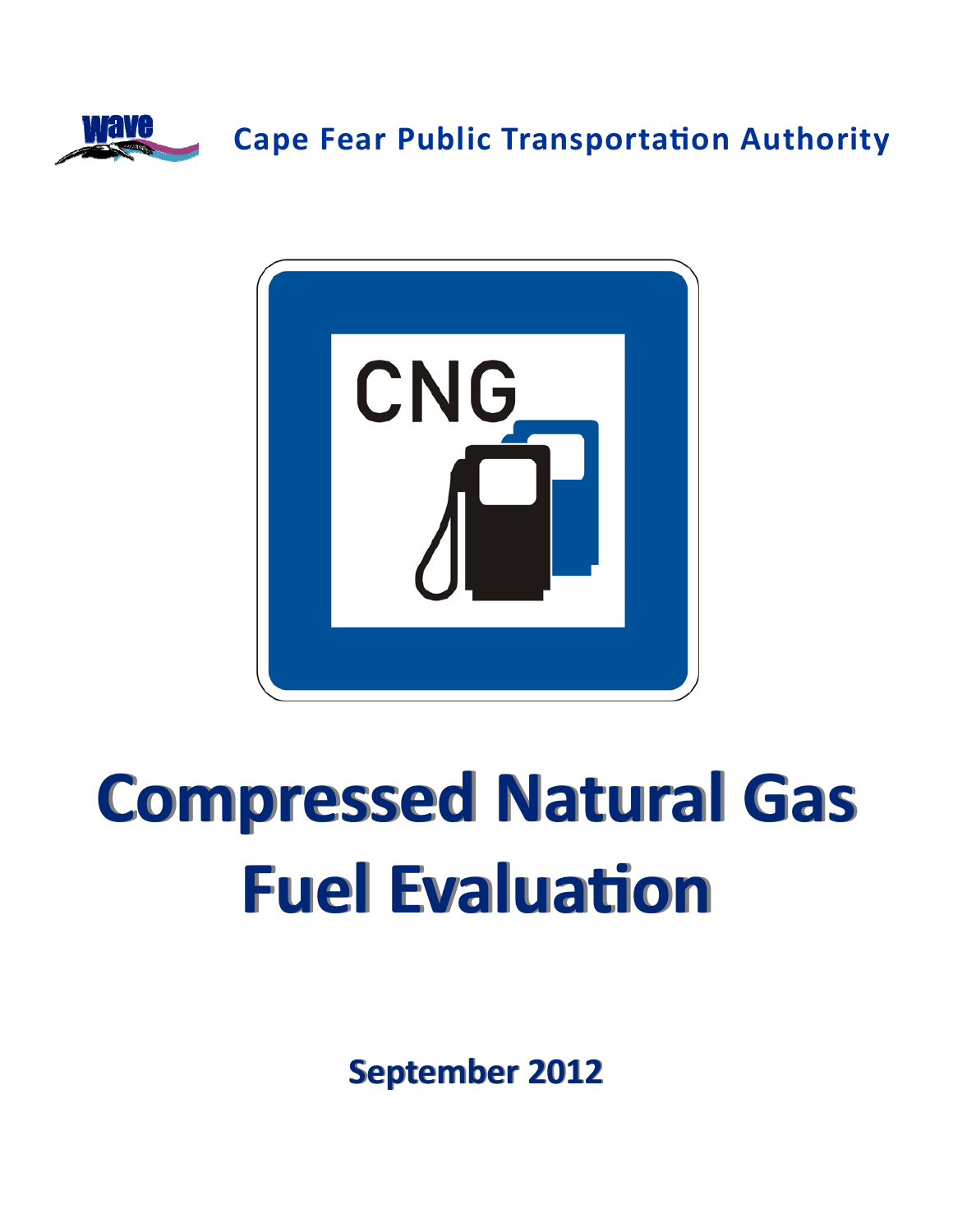# **INTRODUCTION**

In an effort to minimize the Authority's exposure to instability in the global crude oil market, Wave Transit has undertaken an effort to analyze vehicle propulsion fuel options. This analysis will lay a foundation for a long term policy to minimize the vulnerability of the Authority to dramatic swings in price and the possibility of unsustainable crude oil prices over the next ten to fifteen years.

Currently, fuel represents 15% to 25% of the Authority's annual operating budget. Intense fluctuations in the price of fuel in 2008 and again in 2011 have jeopardized the Authority's ability to meet budget projections. While accurate prediction of long term commodity pricing is impossible, steps can be taken to minimize the risk that rising fuel prices can have on the operation of Wave Transit.

The timing of this report is not coincidental. The Authority is currently in the design phase for a new forty year maintenance and operations center. The Authority also has a fleet replacement project scheduled for 2015 to replace 76% of its heavy duty bus fleet. The convergence of these two major capital projects warrants a detailed look at fueling options. The ability to integrate alternative fueling options in conjunction with the capital improvements will lead to lower costs for alternative fueling options. It will also allow the Authority to prepare a capital improvement program for vehicle replacement with multiple vehicle fueling options.

Overall analysis was undertaken by Authority staff with recommendation and concurrence by the Authority's Facilities Committee Chaired by Jeff Petroff, PE. Technical analysis was contracted to MCBH Engineers, PLLC of Wilmington, NC through Becker Morgan Group, Inc.

# **SCOPE**

The analysis is being undertaken by various professionals in the fields of facility design, mechanical engineering, electrical engineering, natural gas delivery, transit vehicle manufacturing, vehicle propulsion engineering, commodity analysis and public transportation management. Several publications specific to the transit industry were also evaluated during the process. The scope is defined as follows:

#### **Cape Fear Public TransportaƟon Authority**

- Review of Transportation Cooperative Research Program (TCRP) Report 146 *Guidebook for Evaluating Fuel Choices for Post‐2010 Transit Bus Procurements*
- Projected fuel costs
- CNG vehicle cost analysis
- CNG vehicle maintenance cost analysis
- CNG limitations
- Budget impact analysis
- Recommendation

#### **Consultant (Becker Morgan Group, Inc./MCBH Engineering)**

- Investigate and document design modifications (both building and site) necessary to service CNG powered vehicles in conjunction with diesel powered vehicles
- Determine approximate financial impact to maintenance facility construction costs to service CNG powered vehicles in conjunction with conventional diesel powered vehicles
- Determine approximate costs for the installation of an outdoor CNG refueling facility
- Determine approximate annual cost for electrical service
- Determine approximate annual maintenance costs

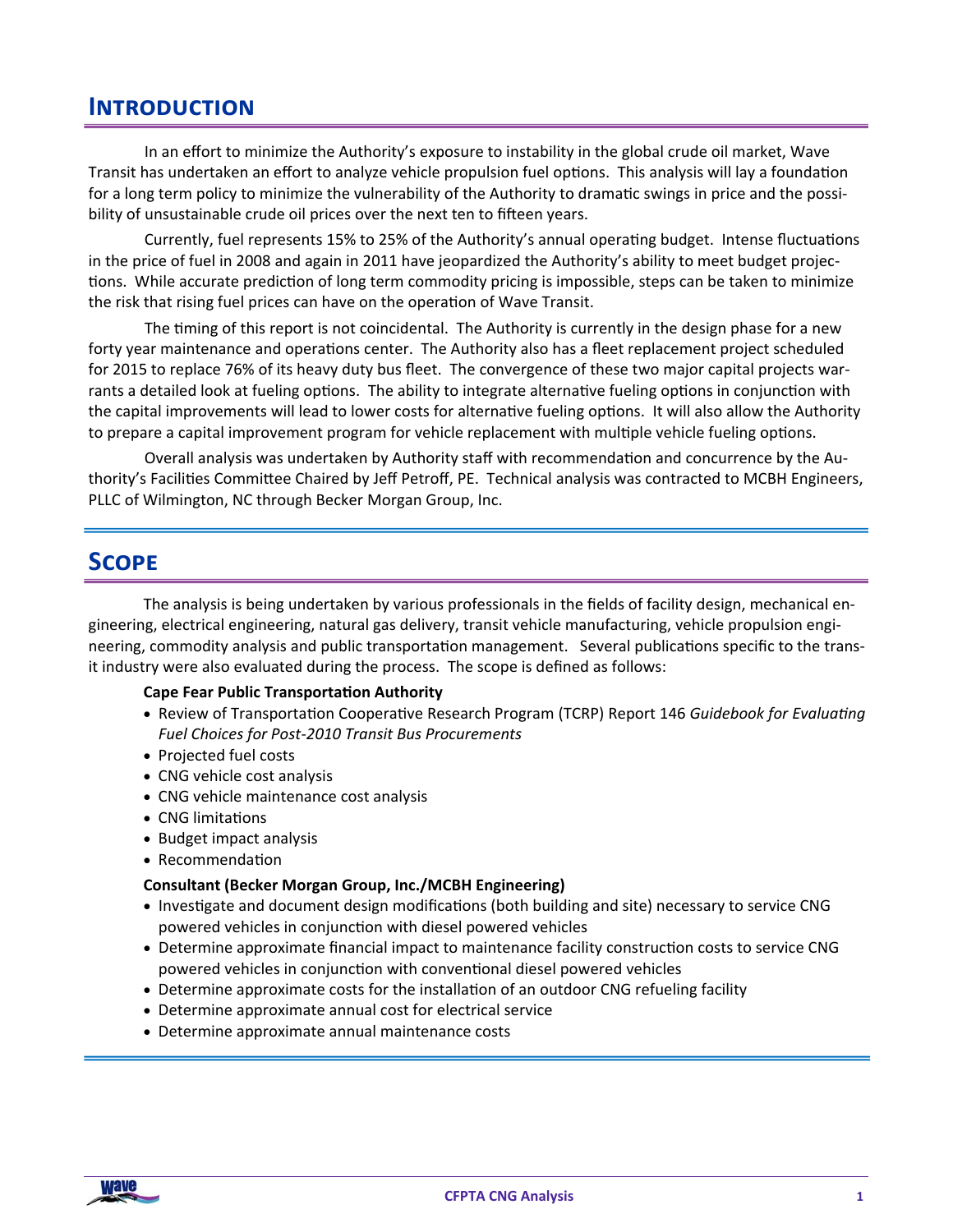# **TCRP REPORT 146 ANALYSIS**

The Federal Transit Administration provides a host of technical and programmatic reports to assist its grantees. These reports are typically commissioned by research organizations or universities that possess a level of expertise that would not normally be found in most transit agencies. The Authority based a significant amount of this analysis and the recommendations for policy decisions regarding vehicle propulsion on the TRCP report.

To begin the process, the Authority examined types of fuel available for bus propulsion, availability of fuel, equipment and maintenance costs, and capital costs. Currently, Wave Transit utilizes three of the nine types of fuel analyzed in TCRP report 146. These are diesel, gasoline and diesel hybrid. All three of these energy sources are petroleum based. The other types of fuels identified in the report may be available to the transit market. Compressed natural gas is the most utilized fuel in the transit market that is non-petroleum based. As mentioned in the introduction to this report, one of the goals for studying alternative fuels is to make the Authority less dependent on petroleum based fuels.

After analyzing all of the fuel options, the Authority identified compressed natural gas (CNG) as the preferred alternative for additional study. In addition to becoming less dependent on the global petroleum market, CNG is identified in the report as a more environmentally responsible fueling option. It should be noted that 2010 EPA diesel emission standards have minimized this advantage for CNG.

The most relevant method of analysis in comparing CNG to diesel in the TCRP report is the pros and cons of CNG. While the pros are easily defensible, the cons were evaluated to ensure that they did not bind the Authority to a fuel that may not have relevance in the long term. The Authority is confident that the adverse impacts from implementing sixteen buses to CNG is subject to minimal risks. Fuel diversification also affords the Authority the opportunity to adjust its propulsion source based on market trends.

A copy of the TCRP report is available at the following URL: http://onlinepubs.trb.org/onlinepubs/tcrp/tcrp rpt 146.pdf

# **PROJECTED FUEL COSTS**

Should the Authority commit to CNG as a fuel option, the obligation would be for a period of not less than twelve years, which is the depreciation on a heavy duty bus. Therefore, the Authority analyzed market

projections for both diesel fuel and CNG over a fifteen year period. This would allow for bus acquisition and facility construction prior to the beginning of the twelve year useful life of the fleet beginning in 2015.

For the purpose of this report, the Authority examined historic costs of crude oil and natural gas. Image 1 depicts the trend in the cost of crude oil vs. natural gas over the past twenty-six years. Since 1986 the cost of natural gas has remained below the cost of oil with minor and brief exception. The current trend, a meaningful difference between crude oil and natural gas, is expected to continue as natural gas drilling tech-



niques are refined and domestic sources are tapped. Continued uncertainty in the Mideast and other oil producing countries could also increase the price disparity.

Statistical review led the Authority to believe that the U.S. Department of Energy was the most reliable and impartial reference in commodity futures prediction. In their Annual Energy Outlook 2012, "oil prices [West Texas Intermediate (WTI)] rise from \$79 per barrel in 2010 to about \$117 per barrel in 2015 and \$127

<sup>2.</sup> http://www.eia.gov/forecasts/aeo/pdf/0383(2012).pdf p. 104



<sup>1.</sup> Image 1 http://avalonenergy.us/blog/?p=376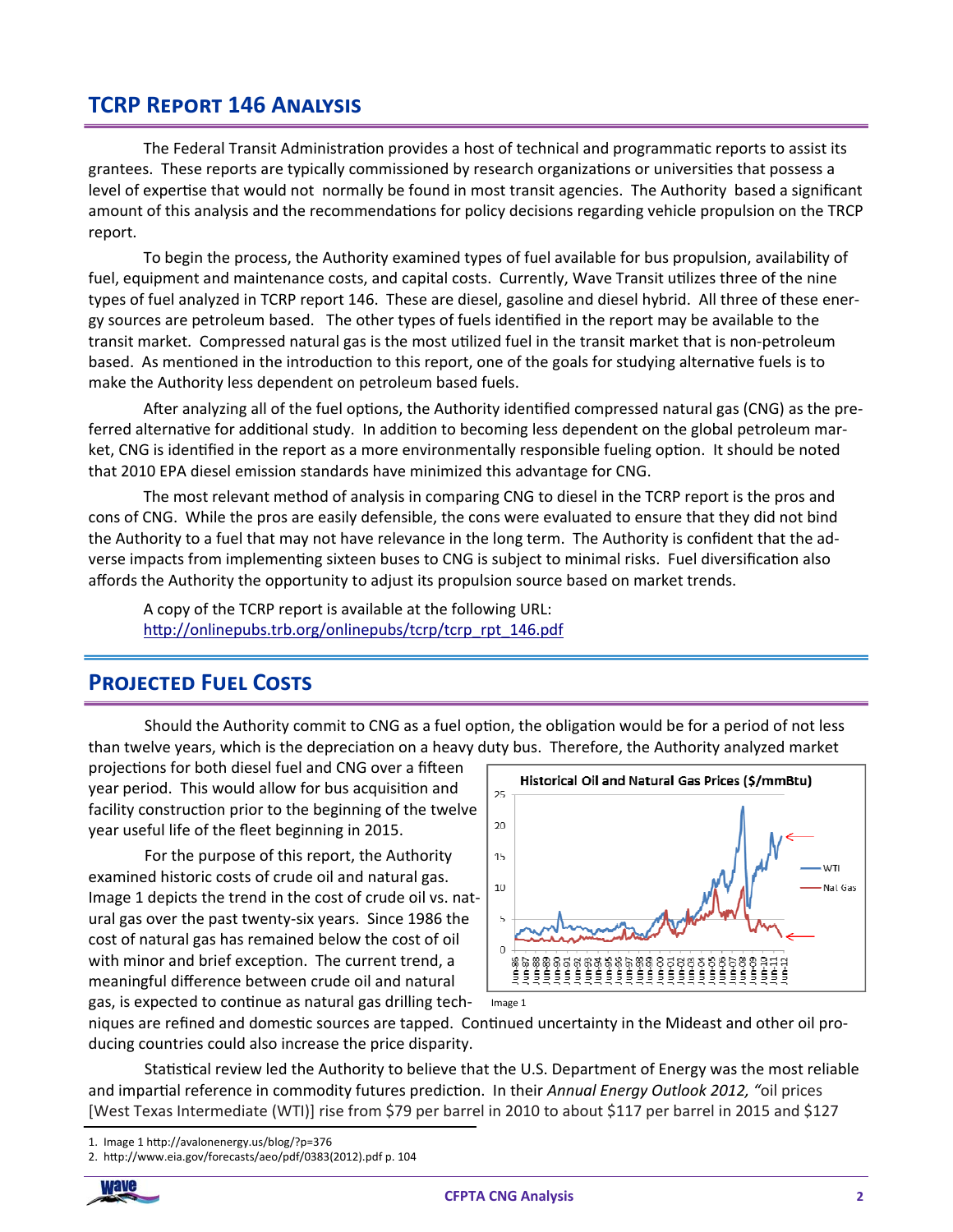# **PROJECTED FUEL COSTS (CONT.)**

per barrel in 2020. From the 2020 level, prices increase slowly to \$145 per barrel in 2035.<sup>2</sup>" This represents a 70.59% rise in the price of crude oil. Although the rise in diesel prices do not necessarily equate to similar prices in crude oil, lacking a better quantifier, this report will assume a rise in the cost of diesel fuel in 2035 of 70.59% to \$5.80 per gallon.

"As of January 1, 2010, total proved and unproved natural gas resources are estimated at 2,203 trillion cubic feet. Development costs for natural gas wells are expected to grow slowly. Henry Hub spot prices for natural gas rise by 2.1 percent per year from 2010 through 2035 in the Reference case, to an annual average of \$7.37 per million Btu (2010 dollars) in 2035.<sup>3</sup> The percentage increase in 2035 represents a 52.5% increase in the price of natural gas in 2035. The Henry Hub closed at \$2.87 per MMBtu on September 05, 2012<sup>4</sup>.

According to the Annual Energy Outlook 2012, DOE predicts that "after 2017, natural gas prices rise in the AEO2012 Reference case more rapidly than crude oil prices, but oil prices remain at least three times higher than natural gas prices through the end of the projection. In the AEO2012 Reference case, domestic natural gas production grows more quickly than consumption. As a result, the United States becomes a net exporter of natural gas by around 2022, and in 2035 net exports of natural gas from the United States total about 1.4 trillion cubic feet.<sup>5"</sup>

Continued advances in natural gas drilling is expected to yield increased natural gas production and keep natural gas prices well below crude oil prices. It is also important to note that as domestic natural gas becomes more plentiful, price volatility decreases.

# **CNG VEHICLE COST ANALYSIS**

Compressed natural gas is becoming increasingly popular as a propulsion fuel in the transit bus market.

According to Gillig Inc., the largest manufacturer of transit buses in the U.S., CNG represents approximately 20% of its new orders. The cost of a new Gillig low-floor CNG bus is currently 13.21% higher than a comparable diesel model. 2012 pricing for a low-floor 35 foot CNG bus scheduled for delivery in 2014 is \$428,611.00. The premium for CNG propulsion is significantly less than the dieselhybrid option which is currently 51.42% or \$590,905.00 $^{\circ}$ .

Maintenance staff training would be a necessary requirement for a change in propulsion fuel. CNG is spark ignited while diesel is compression ignited. Spark ignition is the standard in gas-



oline engines and the current maintenance staff is trained in gasoline engine repair which would minimize the learning curve. Extensive training by the vehicle and engine manufacturer would be a condition of the procurement contract.

The Authority believes that the premium for vehicle acquisition is not a major impediment to converting to CNG and the increased cost of CNG buses is offset by fuel savings over the life of CNG vehicles. This assumption is magnified when the cost of capital reimbursement by FTA is added to the equation.

# **CNG MAINTENANCE COST ANALYSIS**

As outlined in TCRP Report 146, maintenance costs vary widely between bus types, models, sizes and propulsion fuel. A survey of transit operators using CNG and diesel fuel by TCRP revealed that CNG buses were

<sup>3.</sup> http://www.eia.gov/forecasts/aeo/pdf/0383(2012).pdf p. 91

<sup>4.</sup> http://www.eia.gov/naturalgas/weekly/

<sup>5.</sup> http://www.eia.gov/forecasts/aeo/pdf/0383(2012).pdf p. 91

<sup>6.</sup> Cape Fear Public Transportation Authority Consolidated Procurement Contract Pricing September 2012

<sup>7.</sup> Image 2 http://www.cfsinternational.com.au/photos/bus fuel storage.jpg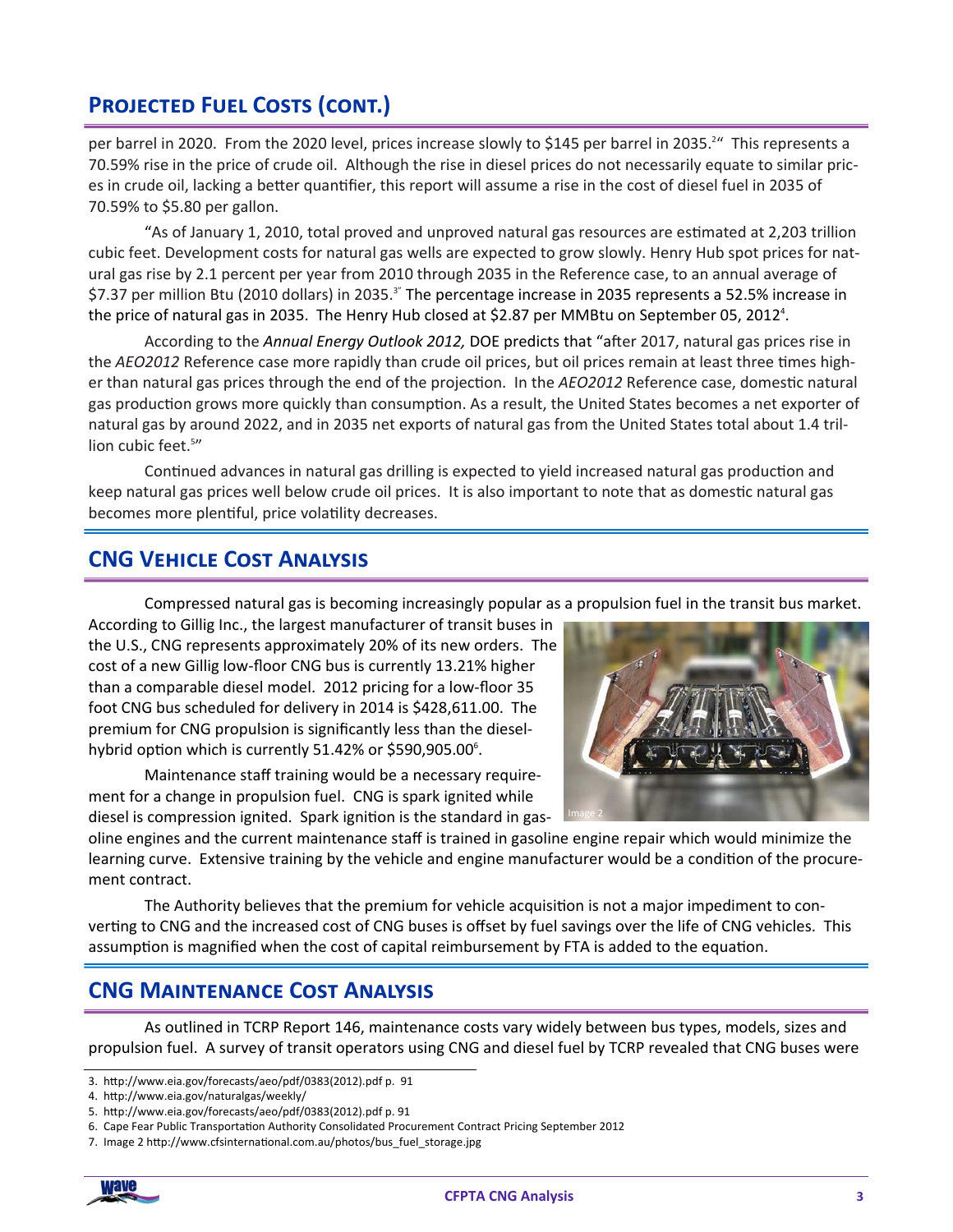# **CNG MAINTENANCE COST ANALYSIS (CONT.)**

less expensive to maintain than comparable diesel buses. For this report, the Authority surveyed transit operators using CNG to determine specific areas of vehicle maintenance that would impact annual maintenance costs. Two components exclusive to a CNG bus, CNG pressure sensors and ignition systems, seem vulnerable to failure. The parts necessary to repair these failures are relatively inexpensive and readily available. On site parts inventory of repair parts and replacement components is not believed to be cost prohibitive.

CNG station maintenance is another issue which required extensive study. Due to the high pressures of CNG and the complex nature of a CNG fueling station, in house maintenance of the CNG fueling station is not recommended. Daily observation of the station will ensure increased safety and reliability of the fueling components. Strict preventive maintenance by highly trained personnel is recommended. A contract maintenance program, with daily on site oversight, has been calculated as part of the cost of converting to CNG.

# **CNG CONCERNS**

The use of CNG as a propulsion fuel is not necessarily limited, although the ability to power a fleet as large as Wave Transit's may be. As part of the engineering analysis contained in this report, the Authority evaluated both the slow fill and fast fill methods for refueling CNG vehicles. Both methods have their advantages and disadvantages. To fully power the Authority's fleet, several compressors and dozens of compressed storage containers would be required. This is not only costly but space and maintenance intensive.

Additionally, converting 100% of the Authority's fleet could prove problematic in the event of an evacuation. Until a network of CNG fueling facilities is available east of Interstate 95, refueling the fleet post evacuation could be difficult. Refueling CNG buses by a tanker truck is a possibility, but in the aftermath of a major



evacuation, this option could be logistically burdensome.

Electricity, and lots of it, is required to compress natural gas for vehicle use. The cost of electricity to power the fleet has been included in the calculation comparing diesel fuel costs to CNG. Generators capable of powering the compressors in the event of a power failure would be included in the design of a facility with CNG capabilities. Emergency generators would be powered by diesel or gasoline which would be stored on site as an alternate propulsion fuel.

In the event of a failure by the con-

tracted utility to deliver natural gas to the site, an agreement would need to be in place to ensure that offloading of fuel from a tanker to the vehicles is in place. The agreement could be with the utility or CNG station maintenance contractor.

When natural gas is compressed to 3,600 psi, safety is also an important consideration. As CNG has become more popular as a propulsion fuel, safety measures have improved dramatically. Although limited data is available comparing the safety of CNG buses to diesel buses, CNG is believed to be as safe as diesel.

Should the Authority commit to CNG, it is recommended that CNG vehicle purchases be limited to new vehicles engineered for CNG. Conversions from gasoline or diesel to CNG would increase the risk of failure in the CNG propulsion system which could lead to vehicle damage or injury to passengers or employees.

<sup>9.</sup> Image 3 http://www.fiedlergroup.com/wp-content/uploads/2012/03/City-of-Montebello-Celebrate-Opening-of-Bus-CNG-Fuel-Station.jpg



<sup>8.</sup> http://www.afdc.energy.gov/pdfs/48814.pdf p. 7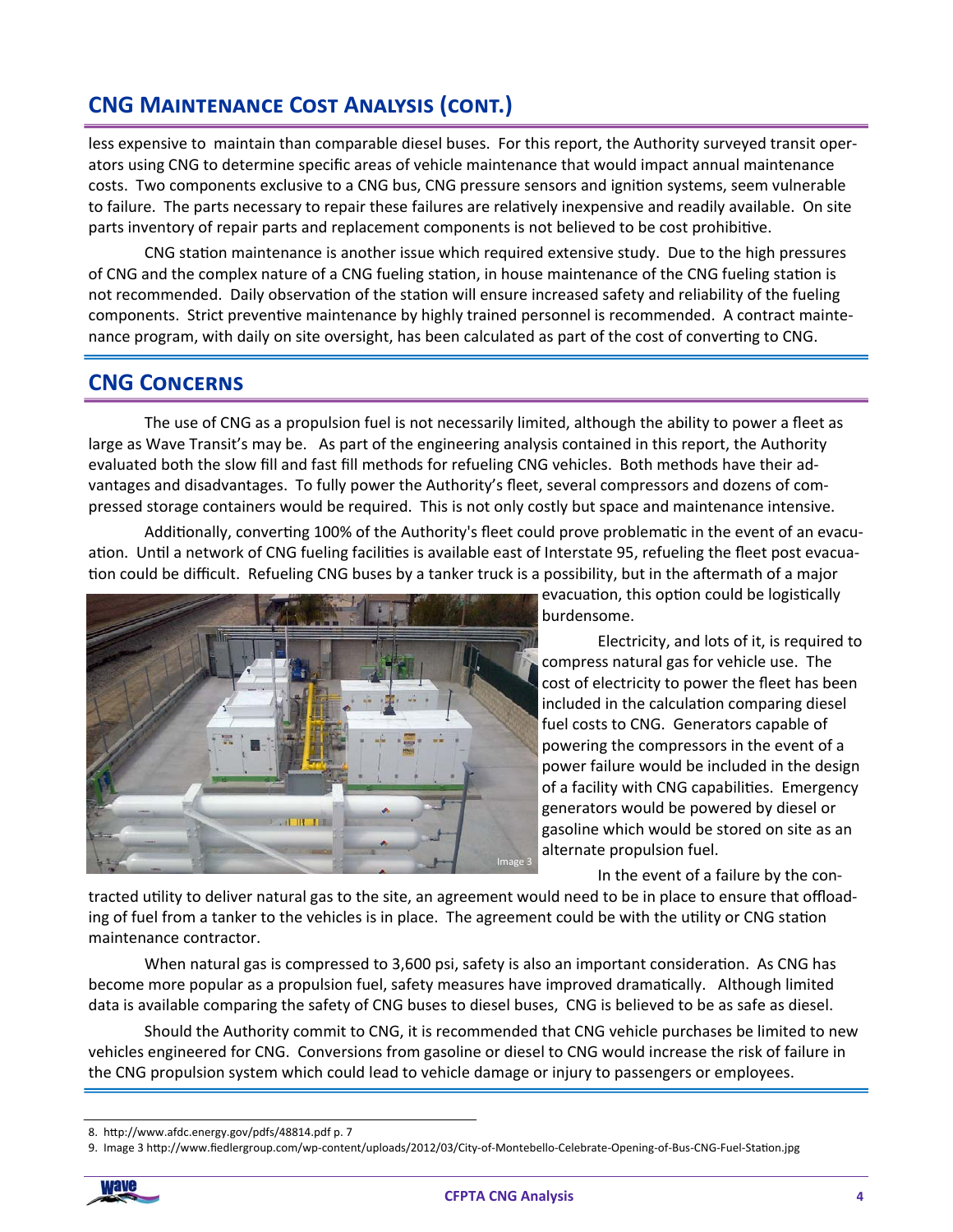# **ENGINEERING ANALYSIS**

**Wave Transit ‐ CNG Facility EvaluaƟon September 6, 2012** *(edited for clarity)* 

#### **Background Information**



3808 Park Avenue Wilmington, NC 28403 Phone: 910.791.4000 910.791.5266 www.mcbheng.com

As part of the design for the new Wave Transit Maintenance Facility, the option of converting the bus fleet to Compressed Natural Gas (CNG) operation is being explored. This report looks at the ramifications of the construction and operating costs of the maintenance facility and refueling station for CNG.

Natural Gas is a more environmentally clean and safer, alternate for gasoline, diesel or propane. CNG is natural gas stored at 3600 pounds per square inch (psi) and takes up less than 1% of the volume it occupies at standard atmospheric pressure. In response to rising fuel prices, CNG is increasingly being used in the transportation industry including transit and school buses. There are two main types of refueling, fast fill and time fill. Fast fill stations receive fuel from natural gas utilities at a service pressure (can range from as low as 5 psi to over 150 psi) and compress the gas onsite to its storage pressure. Once compressed the CNG moves to a series of storage vessels (ranging between 4500-5000 psi) so the fuel is ready for a fill similar in time to a typical gasoline filling. Fast fill stations are generally best suited for high demand, high fuel consumption operations such as trucking and high volume transit. Time fill stations also receive fuel from utilities at service pressure and compress the gas onsite to a storage pressure; however these compressors utilize the down time in operations to fuel the vehicles over some specific time period (typically 6 to 12 hours). The time it takes to fuel a vehicle, based on the Wave Transit fleet assumptions given later in this report, is generally assumed to be 8 to 10 hours. Time fill stations are generally best suited for transit fleet vehicles/ buses that fill at regularly schedule times, i.e. overnight.

The items below summarize the basic differences between the properties of gaseous and liquid fuels that influence the building design changes for Compressed Natural Gas (CNG) Maintenance Facilities and Refueling Station:

Natural Gas is lighter-than-air which allows the fuel to quickly rise and disperse in the event of a leak. Therefore, roofs and ceilings of CNG maintenance facilities must be designed without any unventilated "pockets" in the ceiling space that could trap gas.

Liquid fuels such as gasoline and diesel will form a pool of liquid with a vapor layer above. Liquid fuels remain in a concentrated form after a leak, causing on-going safety and environmental concerns.

Maintenance facilities must be designed to quickly and automatically remove the risk caused by a leak, using ventilation to exhaust any leaked gas.

CNG has an ignition temperature of around 900 to 1200 °F as opposed to Gasoline which is approximately 500°F to 800°F and diesel is less than 500°F. This relatively high ignition temperature for CNG is an additional safety feature. To ensure a safe environment in the maintenance garage, the surface temperature of equipment that could contact a gas leak is usually limited to 750°F.

#### **HeaƟng Equipment**

Because a hydronic floor heating system would work well in a diesel or gasoline service garage, it lends itself to a flexible fuel situation. There are no hot surfaces in contact with fuels or vapors and liquid spills will evaporate quickly. Where there is a high air change rate the floor heating system provides a reasonable level of comfort.

#### **VenƟlaƟon Equipment**

Exhaust of the building must be at the highest point to insure removal of fuel gases. To maintain the facility at a negative pressure there should be no make-up fans. Make-up air shall be introduced around the periphery of the entire work space to avoid stagnant areas. A ventilation rate of 6 air changes per hour shall be

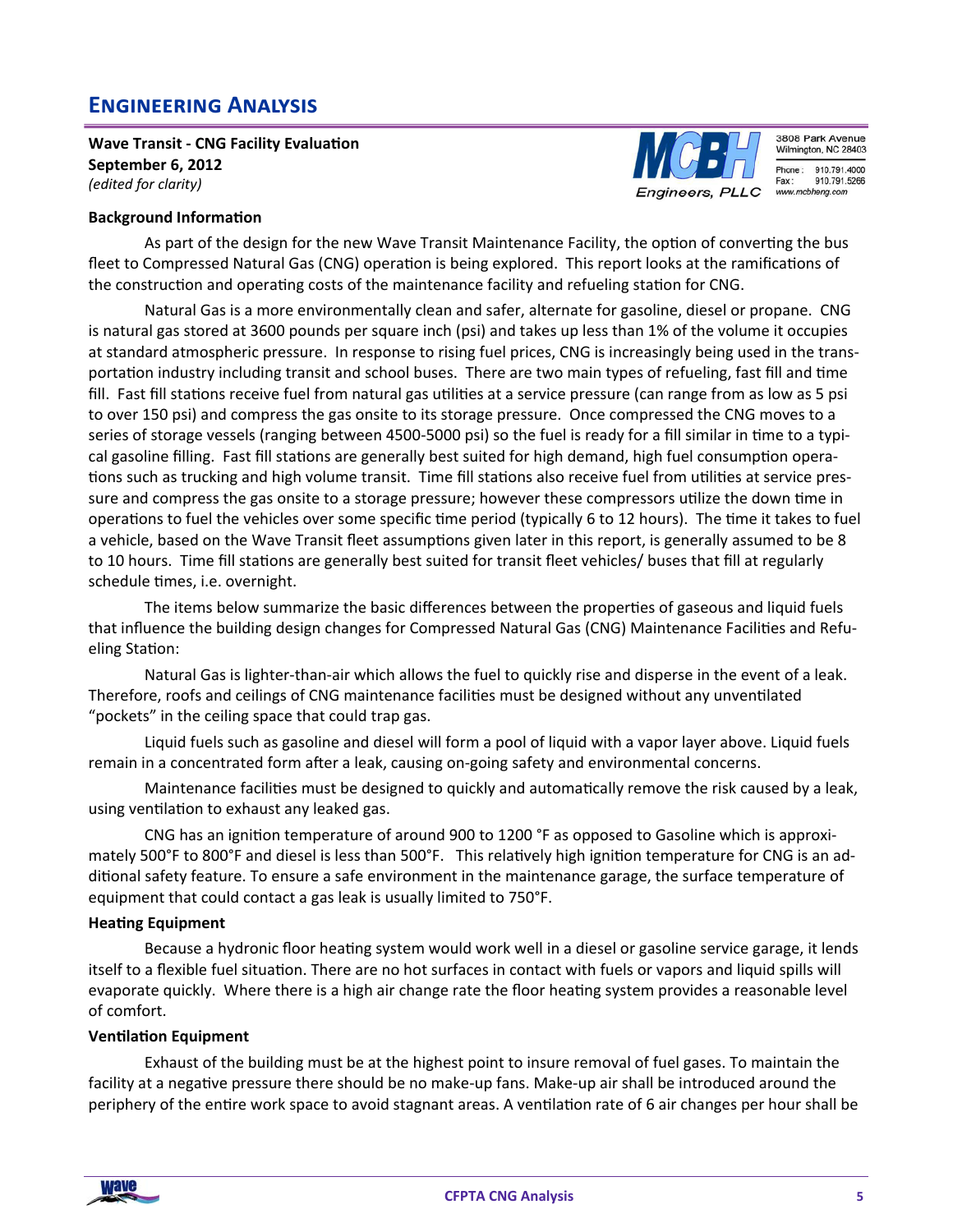maintained. This rate will also handle smoke extraction after a fire.

#### **Electrical Equipment**

Most new diesel garages utilize sealed lighting and other electrical fixtures that would be consistent with the equipment necessary for a CNG maintenance facility.

Due to the lighter than air properties, in a CNG maintenance facility, all likely sources of within 18" below the ceiling (switches, receptacles, motors, etc.) are either relocated or upgraded, but the electrical classification per the National Electrical Code in the area above the bus is the same electrical classification in a CNG maintenance facility as in a diesel bus maintenance facility, assuming the ventilation system outlined above is provided.

Electrical equipment below the roofline of a bus in a CNG maintenance facility is identical to equipment that would be installed in a diesel maintenance facility.

Standby power is typically provided in a CNG maintenance facility to back up the ventilation system, gas detection system and overhead doors. A new diesel maintenance facility will also typically include standby power to allow it to continue operations during a power interruption.

A properly designed CNG maintenance facility does not have a cost premium associated with electrical equipment, when compared to a typical new diesel maintenance facility.

#### **CNG Refueling StaƟon**

This report was based on the following assumptions provided by Wave Transit and utility companies:

- Initial infrastructure is based on meeting the demands for 21 buses, 40 vans and 6 non-revenue vehicles.
- 21 CNG buses would initially comprise the transit fleet, and grow to 75 buses in the future.
- Fuel capacity per bus 120 diesel equivalent gallons (96 gal per day usage).
- $\bullet$  6 days/week operation (5 full days,  $\frac{1}{2}$  day Saturday and Sunday).
- 52 weeks operation per year.
- Fast fill would require additional compression with additional storage; therefore a more cost effective time fill option was explored. However, storage can be added for an occasional fast fill for service vehicles and an occasional bus in this model.
- Daily fueling schedule is approximately half of the buses come in for fuel at 6:30PM, and approximately a quarter come in each at 7:30PM and 9:30PM.
- Cost of electricity \$0.09 per KWH per Progress Energy (includes KWH cost, customer fees, demand charge and was based on multiple accounts of similar size).
- Local utility available pressure of gas in the area of the site is 30 PSI in the winter and 70 PSI in the summer.
- Cost of natural gas \$0.9898per Diesel Gallon Equivalent (DGE) as of September 2012 per Piedmont Natural Gas.

The following equipment is an example of what would be required for a refueling facility designed for 21 buses, with the capability of expanding to 75, based on the above assumptions:

- Two (2), skid mounted, compressors, 400scfm each to provide the required flow. Each skid is over 300 amps at 480 volts, 3 phase.
- Two high flow transit dispensers mounted on outdoor islands.
- De-fueling system.
- Skid mounted gas dryer.
- Computerized control and monitoring system.
- It is estimated that a 1000 amp, 480 volt, 3 phase electrical service and switchgear would be required for the refueling station.

The total footprint for the above equipment would be approximately 4,000 to 6,000 square feet. The

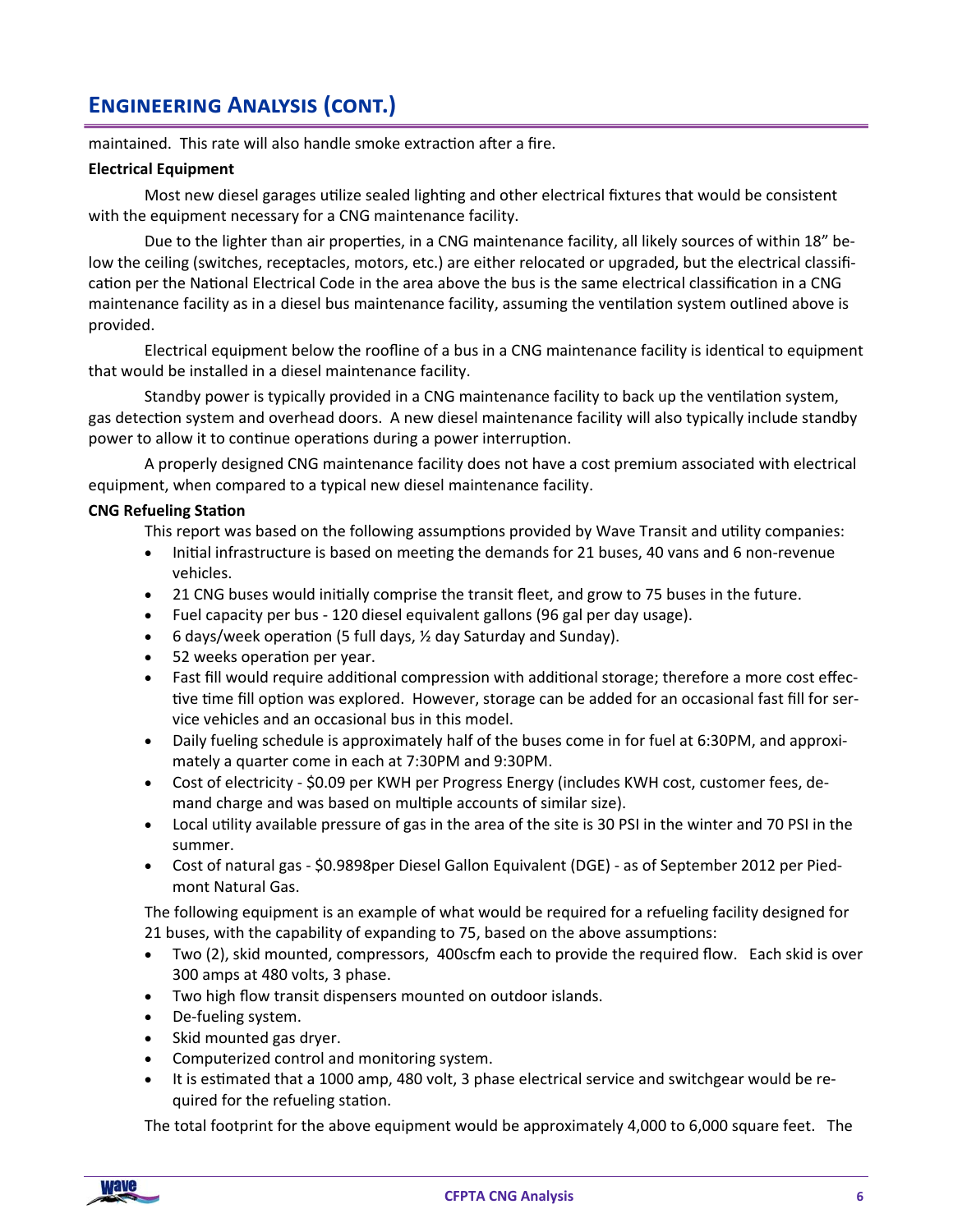construction cost is estimated to be in the \$1,000,000+ range, this is based on a contracted bid price of a facility similar in size, with similar equipment needs.

#### **Operations and Maintenance**

Trillium CNG Company provided information regarding refueling station operation and maintenance services and costs. See exhibit 5 at the end of this section for a description for this service. The cost for operation, including this service, but excluding energy is approximately \$206,000 per year for 21 buses, and \$293,000 per year for 75 buses.

There are two separate pricing structures for this service, Out of Network, and In Network. Initially, with the 21 bus scheme, the service would be charged at the Out of Network rate, however at 75 buses, the In Network rate would kick in, because the Diesel Gallons Equivalent (DGE) quantity will be sufficient for Trillium CNG to have a presence in Eastern North Carolina. See the exhibits below showing the expected volume for 21 Buses, expected volume for 75 buses, cost per year calculations for 21 buses (exhibit 3) and cost per year for 75 buses (exhibit 4):

#### Exhibit 3:

#### **Cost of Operation and Maintenance (21 buses)**

|                  | 21 Buses    |
|------------------|-------------|
|                  | 96 DGE/Day  |
|                  | 6 Days/week |
|                  | 52 Weeks/Yr |
| 628,992 DGE/Yr   |             |
| 205,331.86 \$/yr |             |
| 0.33             | /DGE        |

Exhibit 4:

#### **Cost of Operation and Maintenance (75 buses)**

|                  | 75 Buses                          |
|------------------|-----------------------------------|
|                  | 96 DGE/Day                        |
|                  | 6 Days/week                       |
|                  | 52 Weeks/Yr                       |
|                  | 2,246,400 DGE/yr (from exhibit 2) |
| 292,188.92 \$/yr |                                   |
|                  | $0.13$ \$/DGE                     |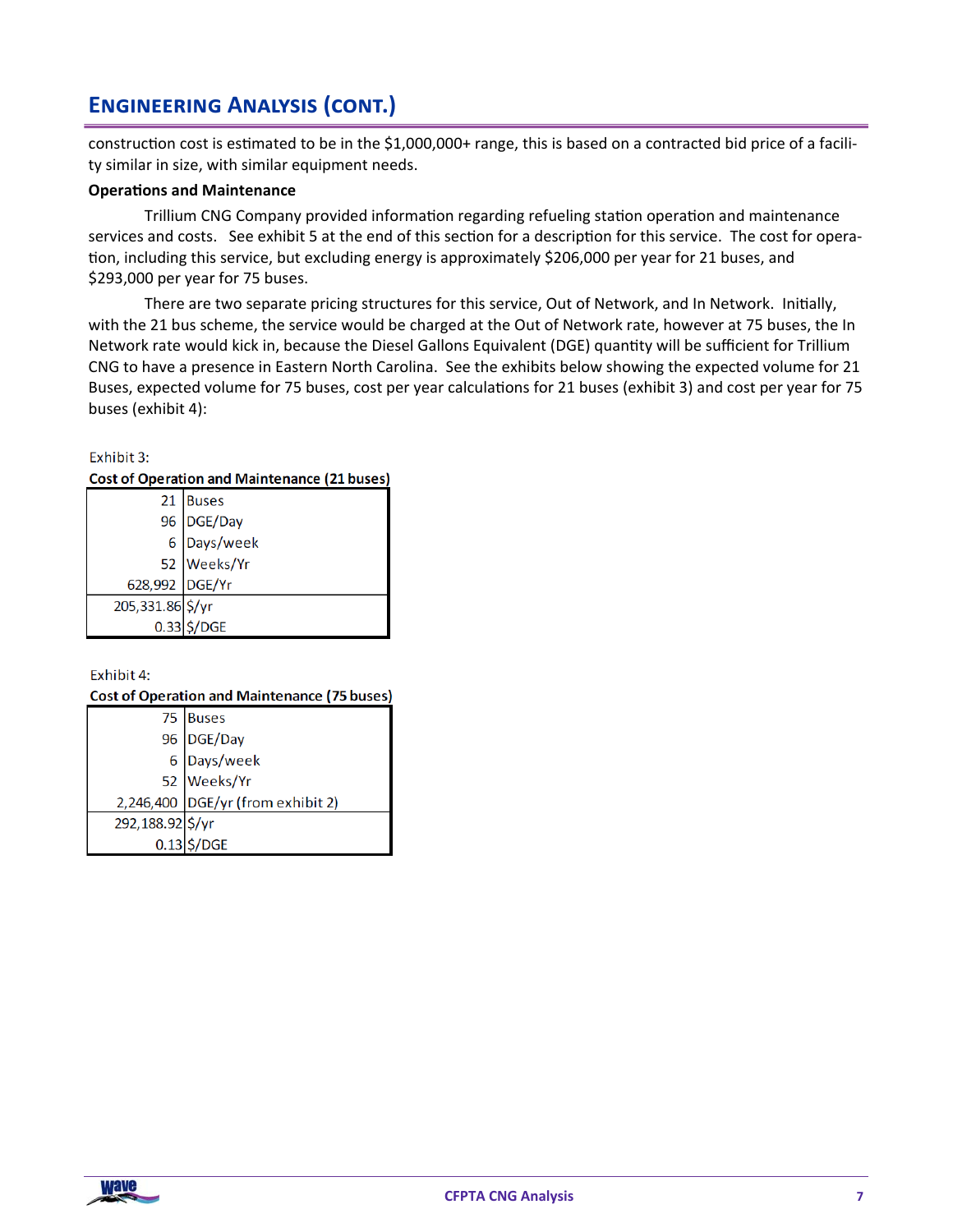#### **Wave Transit - CNG Facility Evaluation**

Exhibit 5 – Monitoring and Support Services Offered from Trillium CNG (excerpted from proposal from Trillium CNG for Wave Transit, see attachment at the end of this document).

### Maintenance, Emergency Support and PM Costs for 24x7 Support

Many station builders offer a basic service plan, but few offer the level of expertise and value that is provided by Trillium.

#### **Turnkey Maintenance Pricing**

One of the certainties in operating a CNG station is that it is better to take the time to fix small issues to prevent them from becoming larger problems. Trillium CNG's service program is based on scheduled maintenance intervals that are defined by the equipment manufacturers, as well as our own extensive experience in operating CNG stations. This proactive approach to maintenance is covered by a per GGE fee which covers the total cost for parts, consumables, labor, all factory recommended service and repairs, emergency call outs, and management fee.

#### **Services Include:**

- Conduct visual site inspections
- Check for gas leaks
- Check for oil leaks
- Check and maintain oil levels
- Monitor and record station operation parameters
- Check equipment fault history
- Check for dispenser gas leaks
- Check hoses and nozzles for leaks and wear
- $\blacksquare$ Drain oil from skid recovery system
- Drain dryer liquid
- Drain oil from the dispensers
- **Scheduled Preventative Maintenance**

After inspections, Trillium CNG technicians will spend the remainder of time repairing problems identified. If additional time is required to make repairs, Trillium CNG will seek owner approval prior to performing and additional used will be billed accordingly based upon the business model selected by Wave Transit.

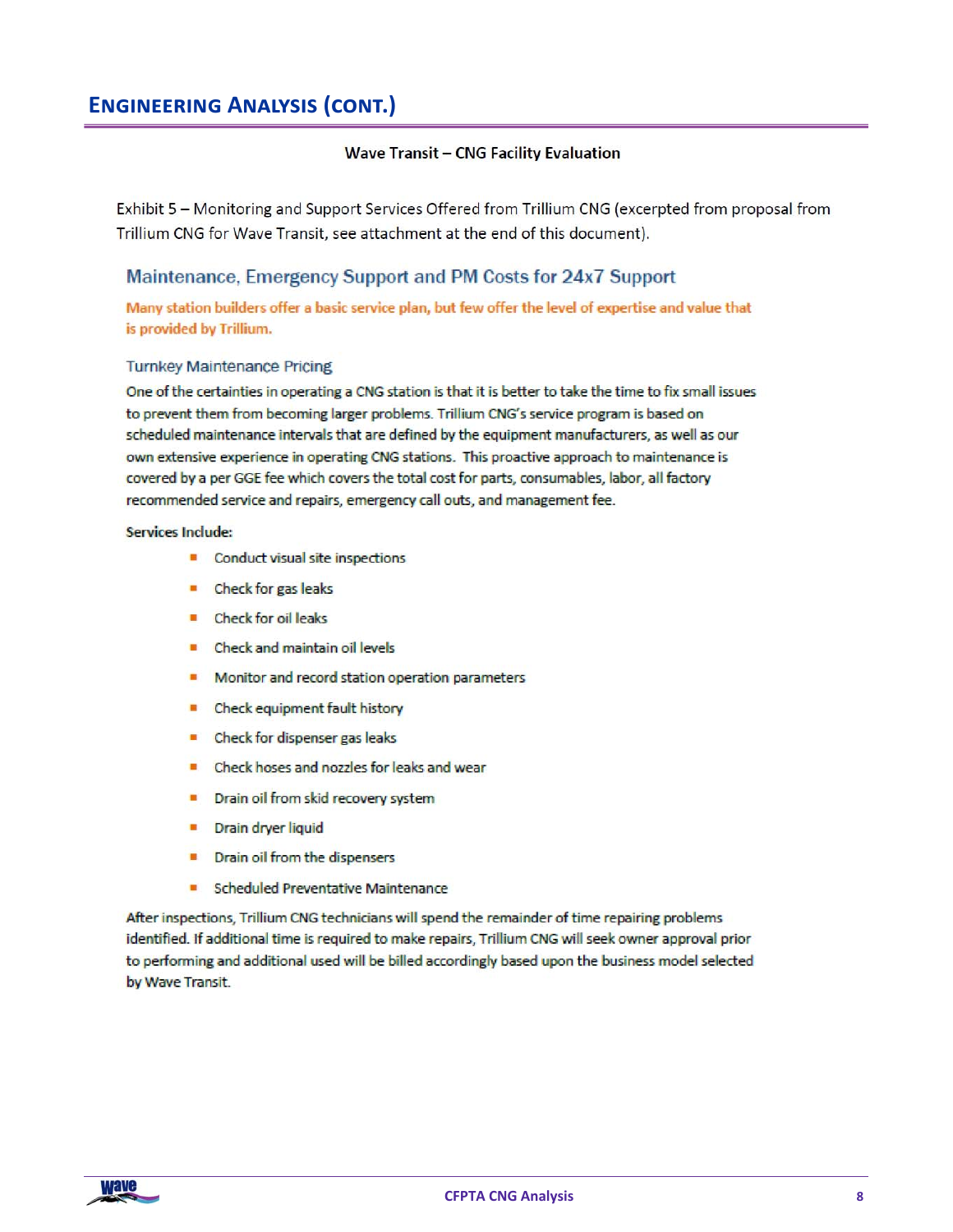#### **Energy**

The cost of natural gas is based on information provided by Piedmont Natural Gas Company, Inc. For natural gas vehicles there is a monthly \$22 charge, plus the cost as of September 2012 is approximately \$0.9936 per DGE. The cost per DGE for natural gas is subject to Federal, State and Local taxes.

#### Exhibit 6:

| <b>Cost of Natural Gas (21 buses)</b> |                                                              |
|---------------------------------------|--------------------------------------------------------------|
|                                       | 264 \$Yearly Delivery Charge (from Piedmont for NG Vehicles) |
|                                       | 0.9898 \$/DGE (as of September 2012 from Piedmont)           |
|                                       | 628,992 DGE/yr (from exhibit 1)                              |
|                                       | 622,848.63 $\frac{1}{2}$ /yr natural gas cost                |

Exhibit 7:

#### **Cost of Natural Gas (75 buses)**

| 264 \$ Yearly Delivery Charge (from Piedmont for NG Vehicles) |
|---------------------------------------------------------------|
| 0.9898 \$/DGE (as of September 2012 from Piedmont)            |
| $2,246,400$ DGE/yr (from exhibit 2)                           |
| 2,223,780.55 $\frac{1}{2}$ yr natural gas cost                |

The cost of electrical energy to operate the refueling facility, based on the assumptions in previous section, is expected to be approximately \$37,000 per year for 16 buses (exhibit 8), and \$174,000 per year for 75 buses (exhibit 9).

#### Exhibit 8:

#### **Cost of Electrical (21 buses)**

| 0.86 KWH/DGE (from exhibit 10)  |
|---------------------------------|
|                                 |
| 0.09 \$/KWH<br>0.0774 \$/DGE    |
| 628,992 DGE/Yr (from exhibit 1) |
| 48,683.98 \$/yr electrical cost |

Exhibit 10:

#### Total Estimated Cost per DGE (21 and 75 buses)

|                           | 21 buses (\$/DGE) | 75 buses (\$/DGE) |
|---------------------------|-------------------|-------------------|
| Fuel                      | 0.9898            | 0.9898            |
| Electric                  | 0.0774            | 0.0774            |
| Maintenance               | 0.33              | 0.13              |
| <b>Total Cost per DGE</b> | \$1.3936          | \$1.1973          |

Exhibit 11:

#### Total Estimated Cost per Year (21 and 75 buses)

|                           | 21 buses $(\frac{2}{3})$ yr) | 75 buses $(\frac{5}{yr})$ |
|---------------------------|------------------------------|---------------------------|
| Fuel                      | 622,848.63                   | 2,223,780.55              |
| Electric                  | 48.683.98                    | 173.871.36                |
| Maintenance               | 205,331.86                   | 292,188.92                |
| <b>Total Cost per DGE</b> | \$876,864.47                 | \$2,689,840.83            |

#### Exhibit 9:

# **Cost of Electrical (75 buses)**

| 0.86 KWH/DGE                      |
|-----------------------------------|
|                                   |
| 0.09 \$/KWH<br>0.0774 \$/DGE      |
| 2,246,400 DGE/yr (from exhibit 2) |
| 173,871.36 \$/yr electrical cost  |

Wave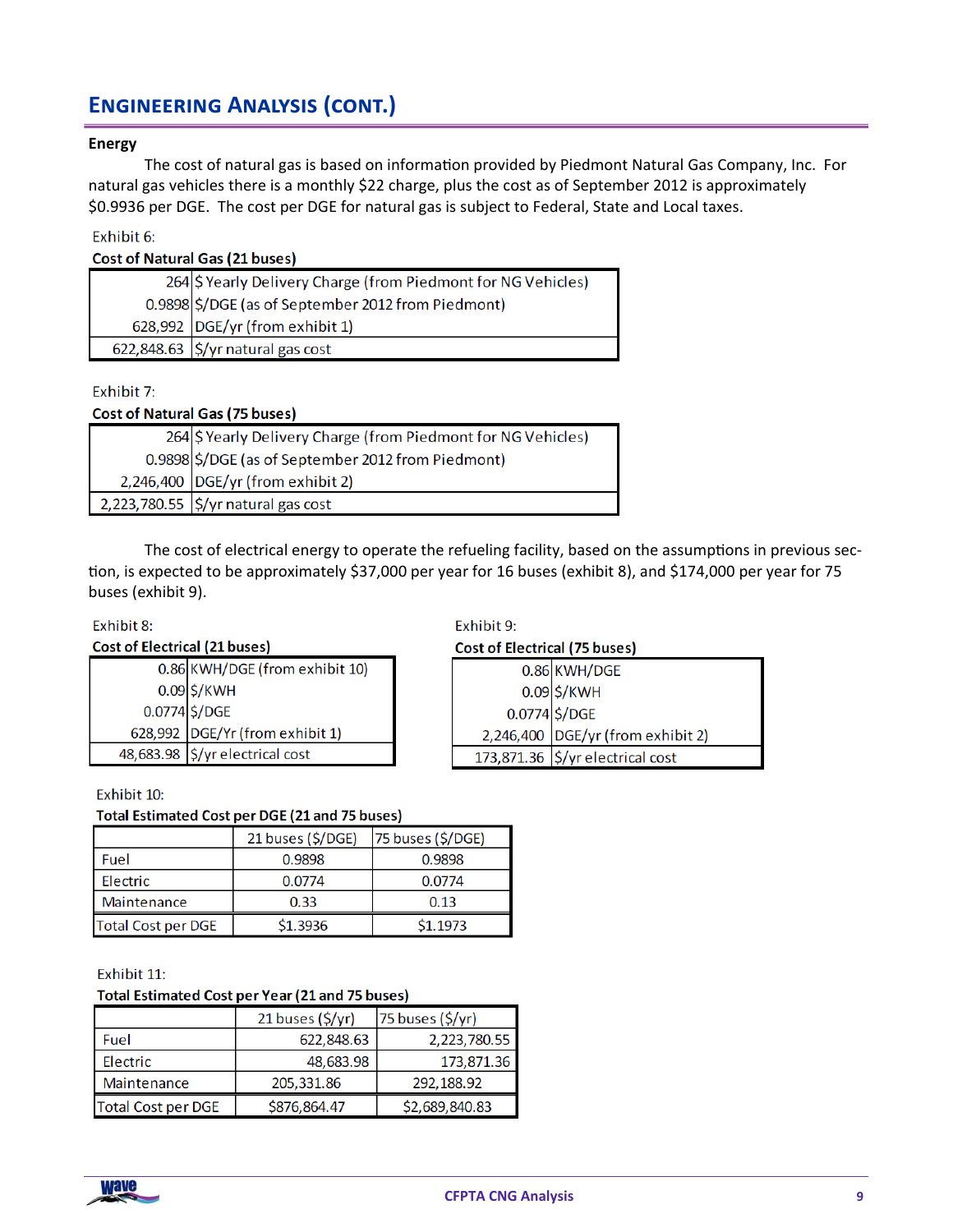#### **Summary**

A maintenance facility designed for CNG vehicles, with much of the equipment virtually identical in performance for a diesel facility, can be done at essentially the same design and construction cost.

The larger cost differences appear to be in construction and operation of the CNG refueling facility. As indicated above, the initial construction cost of over \$1,000,000, and the operation costs for both 21 and 75 buses are very significant. Based on the costs outlined above the total yearly cost for fuel, maintenance and electricity costs for 21 buses is over \$879,000 and for 75 buses is around \$2,690,000. The price per DGE per year for each scenario is \$1.40 for 21 buses, and \$1.20 for 75 buses. These prices are based on current energy prices and are subject to change due to the volatile nature of energy costs.

Our recommendation is to design the maintenance facility to CNG standards and depending on Wave Transit's future CNG strategy, design the site for a future CNG fueling facility. The design should be coordinated with a gaseous energy firm experienced in the design and construction of CNG facilities. Further direct consultation between Wave Transit and a CNG consultant, such as Trillium CNG is recommended.

The information contained in this report is intended to be general in nature and representative of typical conditions and costs and is intended to reflect current industry practice. This document is not a design/construction document and may not address all safety or operational requirements of a particular facility or local or state code—therefore, this document shall not be used for bidding or construction purposes.

## **BUDGET & RETURN ON INVESTMENT ANALYSIS**

To ensure accurate comparison, diesel gallon equivalent (DGE) has been calculated to equal 135 scf of gas or 1.35 therms. CNG efficiency has been calculated as 30% less efficient as diesel.



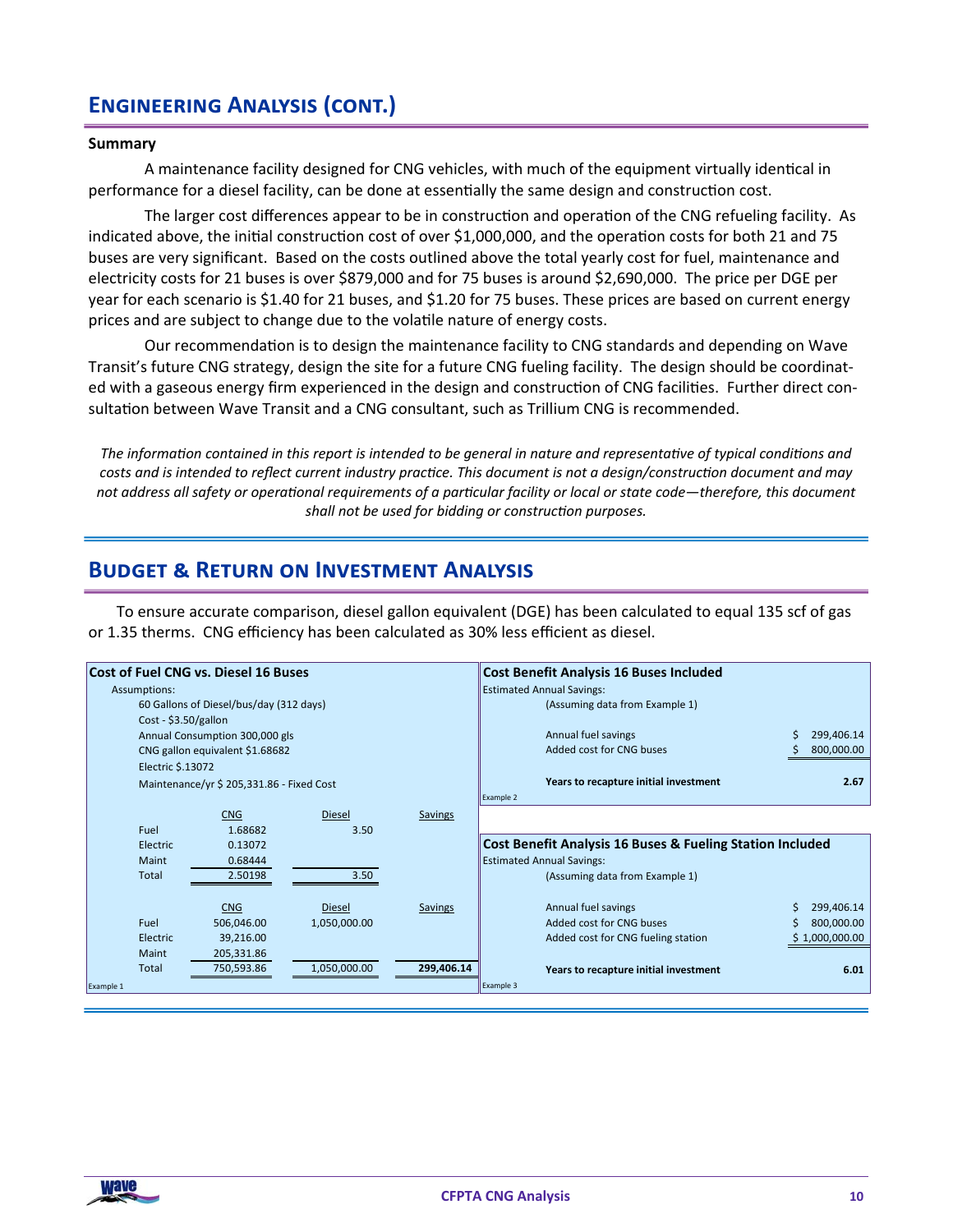# **CNG OVERVIEW**

#### d **PROS ♦ CONS** Diversification Refueling post evacuation Reduced dependency on petroleum based fuels Increased electrical demands  $\bullet$  $\bullet$ Lower fuel costs Redundancy in the event of supply interruption  $\bullet$ Long term fueling options  $\bullet$ Minimum twelve year commitment  $\bullet$ Funding for CNG fueling station currently available • Increased facility cost  $\bullet$ Proven technology in transit industry Increased vehicle costs **Environmentally friendly** Fueling station is maintenance intensive  $\bullet$ Expandable beyond Wave Transit Slightly less performance than diesel  $\bullet$  $\bullet$ Increased funding opportunities Safety concerns Reduced pressure on operating budget Higher onboard fuel capacity requirement  $\bullet$ **FACILITIES COMMITTEE RECOMMENDATION**

As depicted in Image 3, CNG as a transit bus fuel propulsion source is relatively common. In 2007, 14,000 transit buses used CNG as a primary fuel source, nearly 22% of the overall transit bus fleet in the U.S. This number has increased over the past five years. The data contained in this report, combined with the con-



struction of a new maintenance facility and the procurement of sixteen new heavy duty buses in 2015 create an ideal situation for the Authority to diversify its fuel propulsion options. Data compiled by the Authority once the initial CNG vehicles are in service, as well as the global oil market and natural gas prices will determine the extent to which the Authority should expand its foray into the CNG market.

Less dependency on single fuel source offers the Authority increased options well into the future. Undertaking the initiative during the construction of a new maintenance and fueling facility will minimize the cost for facility upfit, the CNG fueling station and allow for improved engi-

Image 3

neering for CNG fueling capabilities. Multiple fueling capabilities will afford the Authority a wide range of propulsion options for many years to come without burdensome and expensive modifications to the facility. Vehicle fueling options are currently more expansive than ever and this trend is expected to continue as technology improves.

Funding for the new maintenance facility is sufficient to support CNG, diesel and gasoline fueling options. Funding for replacement buses in 2015 is currently in development and the Authority is confident that the additional cost of CNG buses could be secured. It is the recommendation of this report that the Authority maintenance facility include CNG fueling capabilities and that future vehicle purchases utilize CNG as a propulsion source when feasible and available.

<sup>10.</sup> Image 3 TCRP Report 146 p. 7-3

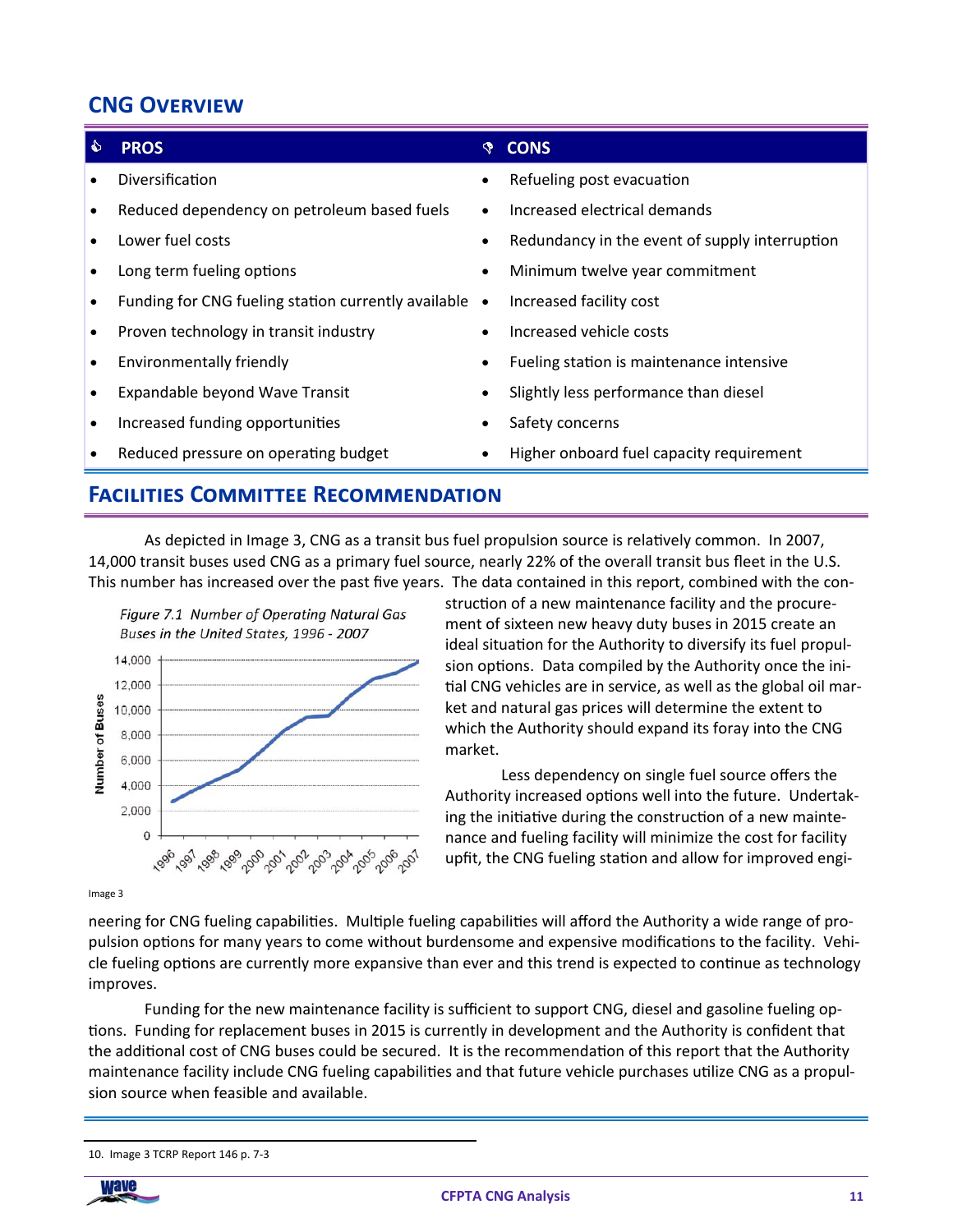# **AUTHORITY MEMBERS & STAFF**

The Cape Fear Public Transportation Authority is governed by eleven members appointed by the Wilmington City Council and the New Hanover County Commissioners. The Authority employs a staff of over 130 direct and contract employees led by a senior staff of four directors.

#### **AUTHORITY MEMBERS STAFF**

Honorable Jonathan Barfield, Jr.  **1998 1998 1998 1999 1999 1999** Albert Eby *New Hanover County Board of Commissioners ExecuƟve Director*

Honorable Kevin O'Grady **Matheny** Megan Matheny

CAPT David R. Scheu USN (Ret.) Joseph Mininni, CPA, MBA *Chairman Director of Finance & AdministraƟon*

Henry "Hank" Adams  **Gallery 2018** Jean M. Smith

Don Betz *Secretary*

Linda Pearce *Human Service RepresentaƟve*

William "Bill" Bryden

Euran Daniels

George Dolan

Julius "Chris" Hawkins

Jeffrey B. Petroff, PE

*Wilmington City Council Director of Planning & Development*

*Vice Chairman Director of OperaƟons*